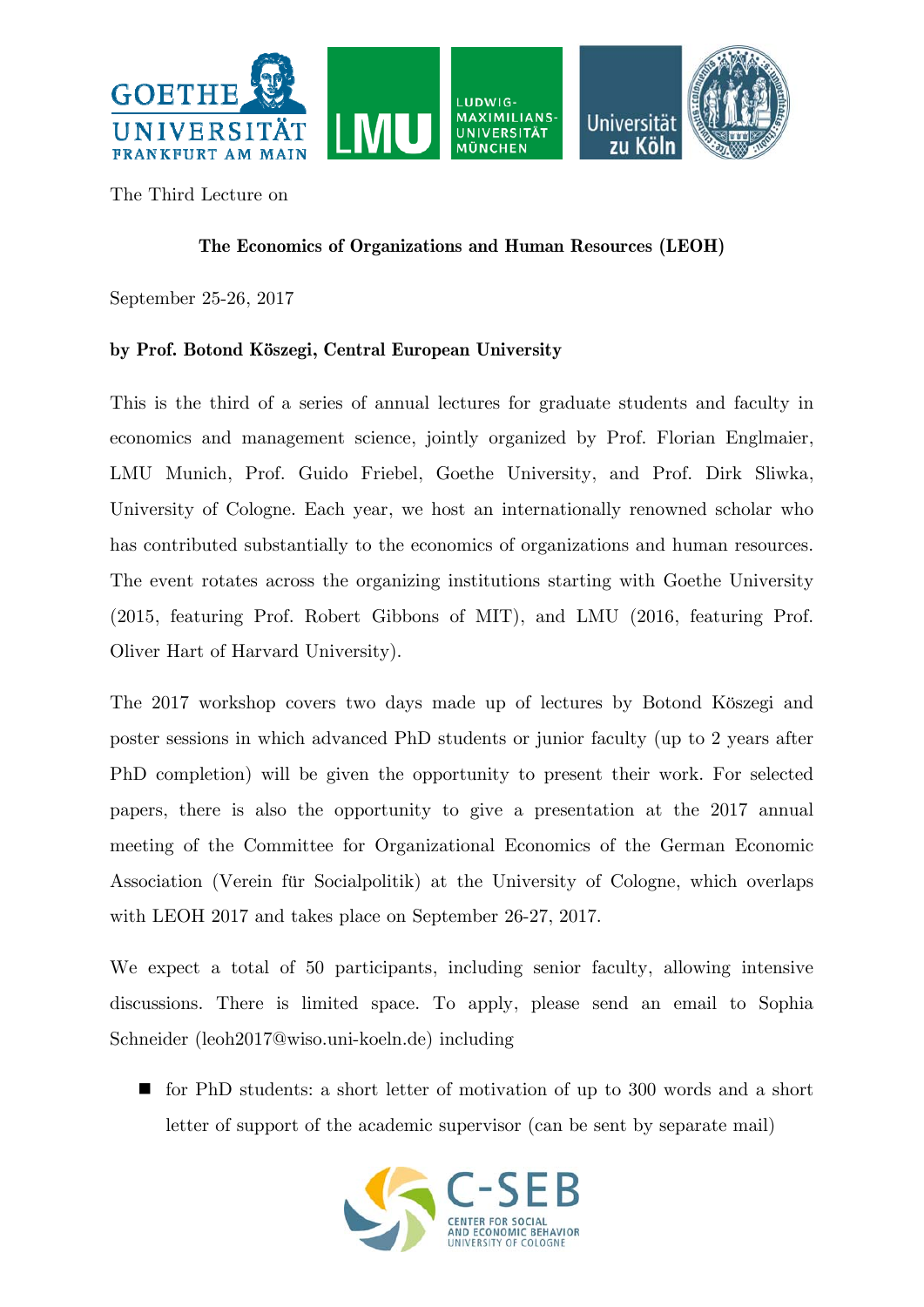

- **a** CV
- and in case, you would like to present, a pdf of the paper or an extended summary.

**APPLICATION DEADLINE: June, 30**; selected candidates will be notified by July 15.

We will charge a contribution of 200 Euro for the event for the cost of the study center, two lunches, refreshments, and a dinner. Accommodation and travel costs are not included in this contribution.

Further information is available on http://leoh.eu.

We gratefully acknowledge the support of C-SEB.

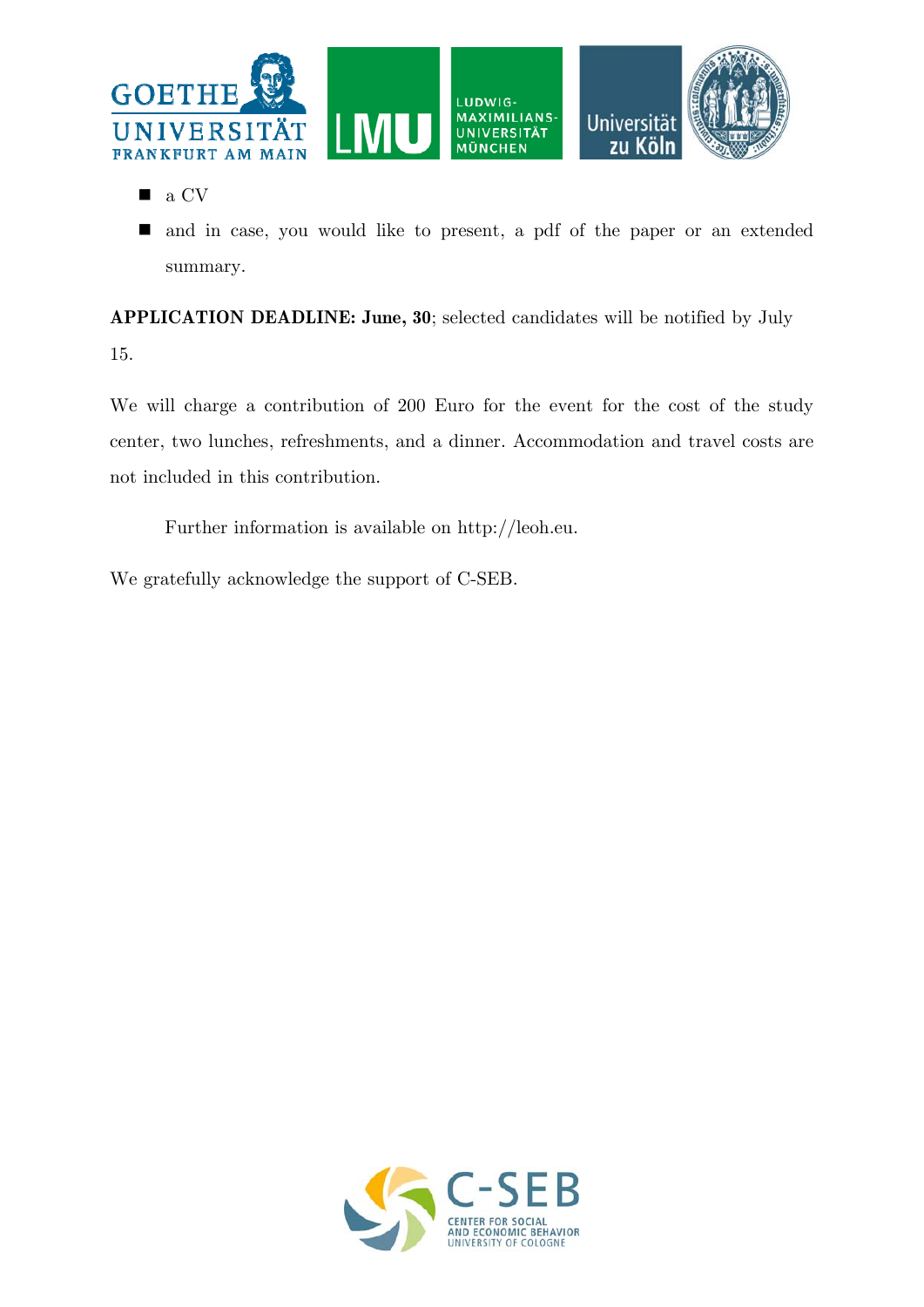

## **Outline: Five Lectures on Behavioral Organizational and Industrial Economics**

Lectures 1 & 2: Reference-Dependent Preferences.

- (a) Introduction to modeling reference-dependent utility.
- (b) Contracting with loss-averse agents.
- (c) Pricing to loss-averse consumers.

Lecture 3: Contracting with Overconfident Agents.

Lecture 4: Present Bias.

- (a) Introduction to hyperbolic discounting.
- (b) Present-biased consumers in the marketplace.

Lecture 5: Unrealistic Expectations and Misguided Learning

## **Biography: Prof. Botond Köszegi**



Botond Kőszegi is Professor of Economics at Central European University, Budapest, Hungary. He was previously Assistant Professor, Associate Professor, and then Professor of Economics at the University of California at Berkeley, and has held a visiting position at the Massachusetts Institute of Technology. He received a BA in mathematics from Harvard University in 1996, and a PhD in economics from the Massachusetts Institute of Technology in 2000. He was one of the first students to

write a PhD thesis entirely on behavioral economics. He has since published extensively on behavioral-economics topics – including several lead articles – in top journals such as the American Economic Review, Quarterly Journal of Economics, Review of Economic Studies, Journal of the European Economic Association, and Journal of Public Economics. His research interests are primarily in the theoretical foundations of behavioral economics. He has produced research on self-control problems and the consumption and regulation of